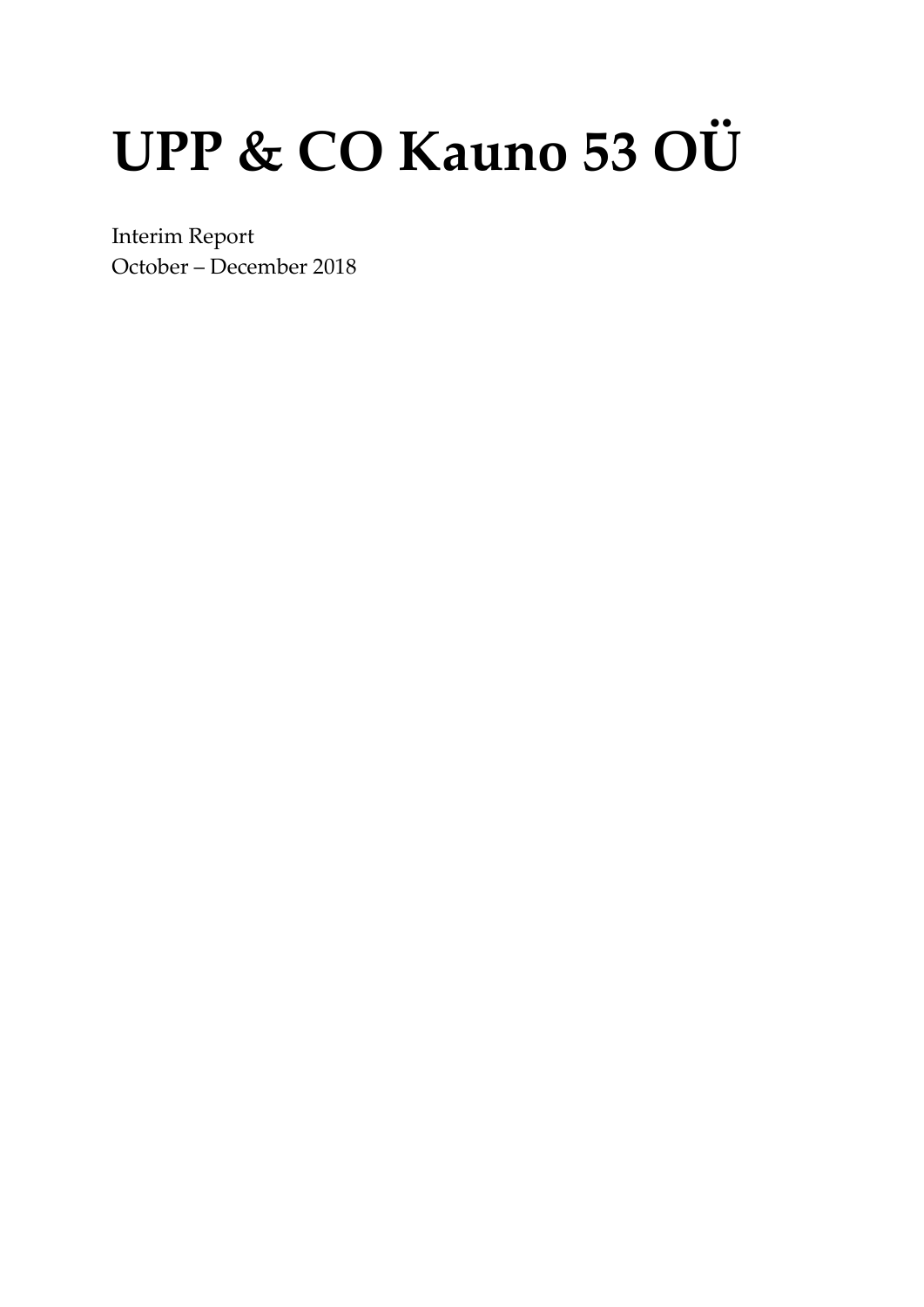## **Main Events of 4Q 2018**

#### **Regular technical maintenance of the premises**

Promalita UAB team has created a list of the findings from technical audit which was conducted by Cityservice in the 3rd quarter of 2018. The list includes the maintenance works and regulates the Lessor's and Tenants' obligations in commencing the maintenance works. The list has been sent to the tenants in December, 2018. A discussion between the tenants and Promalita UAB team will be held in February, 2019 where the parties will discuss further the procedure and timeline regarding commencing the maintenance works. Majority of the deficiencies discovered are caused by a small impact with a truck or a forklift and are easily repairable. In general the premises are in good technical condition and we are continuing regular maintenance works to preserve the premises in good condition.

#### **Vacancy, payment behaviour and indexation**

As of  $31<sup>th</sup>$  of December 2018, there is no vacancy in the building and all rental and utilities payments are received in time from all tenants. In January, rent indexation will be implemented on all tenants.

#### **Quarterly interest payment**

Interest for UPP & CO Kauno 53 OÜ bonds was paid on January 17<sup>th</sup>, 2019. Interest was paid to the investors who held the notes as of January 14<sup>th</sup>, 2019.

#### **"Investor Desk" service**

Silver Kalmus is a new person responsible for the "Investor Desk" service in the Group company United Partners Advisory OÜ. "Investor Desk" was established in 2017 with the aim to further improve investor relations. Silver can be contacted on all matters regarding UPP & CO Kauno 53 OÜ, including if the investor wishes to buy or sell their Notes. Following are his contacts:

Silver Kalmus Investorsuhted +372 56206 450 [silver.kalmus@unitedpartners.ee](mailto:glen.madis@unitedpartners.ee)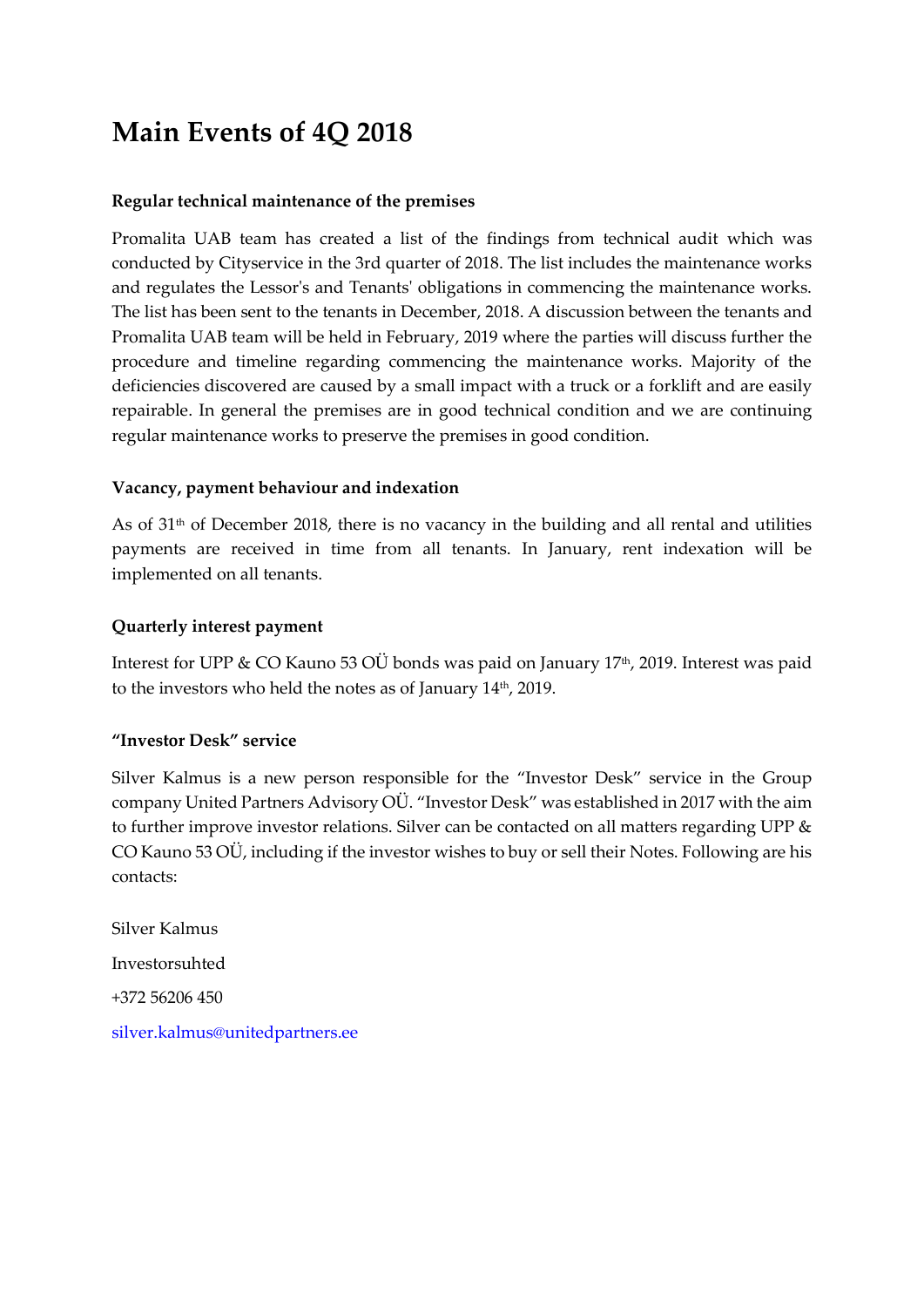## **Financial Performance (consolidated)**

#### 4Q 2018 – Net profit **EUR 124 228**

Net Sales and Net Profit

- Net Sales amounted to **EUR 314 561** in 4<sup>th</sup> quarter
- Net Operating Income amounted to **EUR 307 891** in 4<sup>th</sup> quarter

#### Expenses

- Operating expenses amounted to **EUR 6 670** in 4<sup>th</sup> quarter
- Interest expense on loans and bonds issued amounted to **EUR 143 019**

#### Interest-bearing liabilities

- Bank loan repaid in 4th quarter **EUR 115 000**, loan outstanding **EUR 8 433 333**
- Issued bonds outstanding **EUR 4 700 000**

#### **DSCR**

• Issuer consolidated **1.2**

### Statement of the Management Board

The financial and other additional information published in the Interim Report October – December 2018 is true and complete. Consolidated financial statements give a true and fair view of the actual financial position, results of operations and cash flows of the Company. According to the Terms and Conditions of the Note Issue, the Company confirms that during the interim report period there has been non-occurrence of an Extraordinary Early Redemption Event and according to Clause 3.4.12 of the Terms the Collateral is properly insured at all times.

Consolidated financial statements in the report for the period October – December 2018 are not audited.

Marko Tali Member of the Management Board Tallinn, 01.02.2019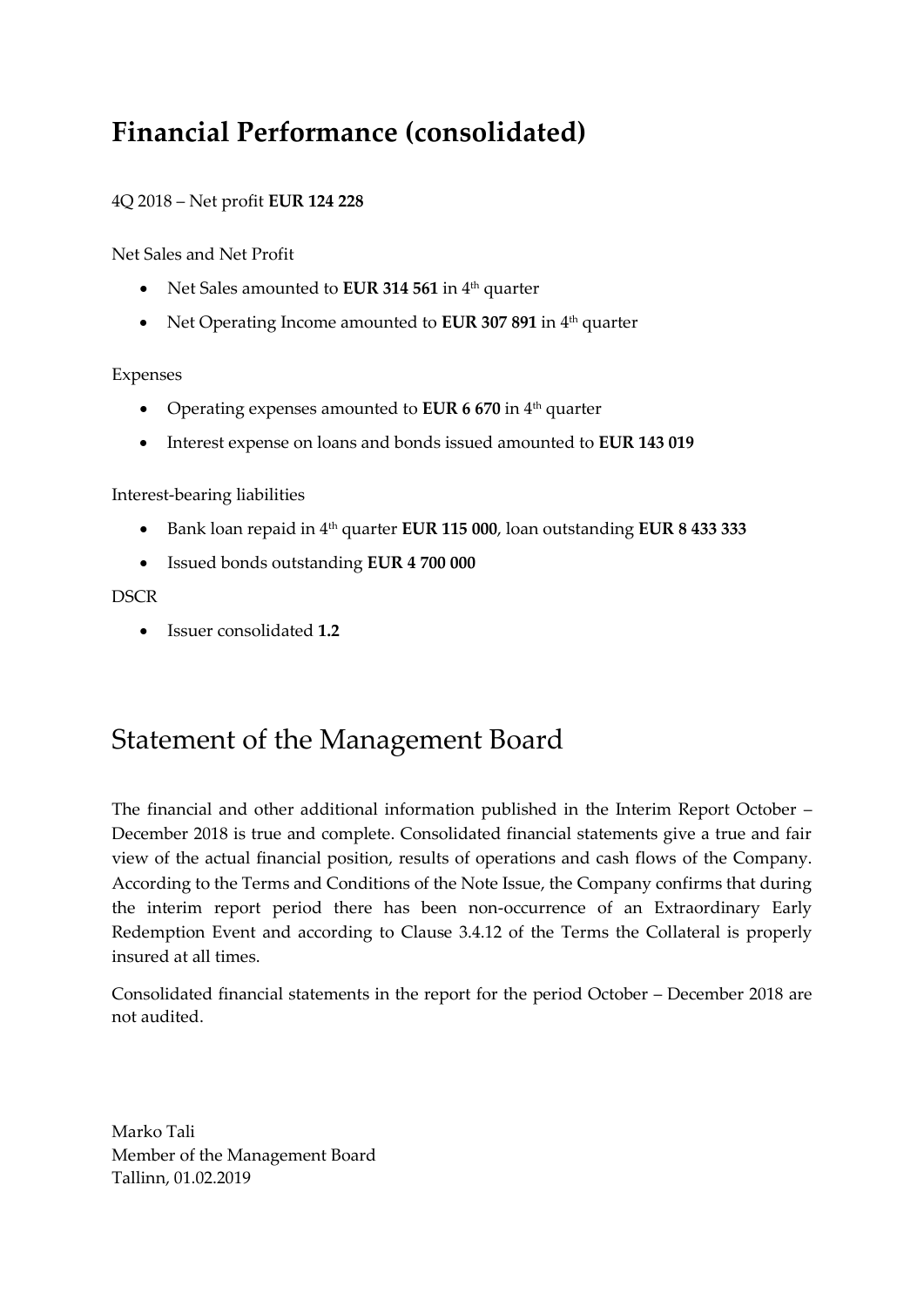# **Income Statement**

**(**the Company, "Promalita" UAB and consolidated)

| PROFIT/LOSS STATEMENT                    | <b>K53</b> | Promalita | Cons.     | Cons.      | Cons.     |
|------------------------------------------|------------|-----------|-----------|------------|-----------|
| in euros                                 |            | 100%      | 4Q2018    | <b>YTD</b> | 4Q2017    |
|                                          |            |           |           |            |           |
| Sales revenues                           | $\theta$   | 309 130   | 309 130   | 1 236 734  | 320 566   |
| Other operating income                   | $\theta$   | 5 4 3 1   | 5 4 3 1   | 12 147     | $\theta$  |
| Total revenues from operating activities | 0          | 314 561   | 314 561   | 1248 881   | 320 566   |
|                                          |            |           |           |            |           |
| Cost of goods sold                       | 0          | $\Omega$  | $\Omega$  | $\theta$   | $-28477$  |
| Administrative expenses                  | $-2014$    | $-695$    | $-2709$   | $-19119$   | $-8339$   |
| Personnel expenses                       | $\theta$   | $-79$     | $-79$     | $-1036$    | $-308$    |
| Depreciation of fixed assets             | $\theta$   | $-3882$   | $-3882$   | $-16198$   | $-3875$   |
| Total operating expenses                 | $-2014$    | $-4656$   | $-6670$   | $-36353$   | -40 999   |
|                                          |            |           |           |            |           |
| Profit (loss) from operating activities  | $-2014$    | 309 905   | 307 891   | 1 212 528  | 279 567   |
|                                          |            |           |           |            |           |
| Financial revenues (costs)               | 5 3 7 8    | $-148397$ | $-143019$ | $-573728$  | $-144390$ |
|                                          |            |           |           |            |           |
| Net profit (loss) before taxation        | 3 3 6 4    | 161 508   | 164 872   | 638 800    | 135 177   |
| Corporate income tax                     | $\theta$   | $-40644$  | $-40644$  | $-160584$  | $-4321$   |
| Net profit (loss) of the period          | 3 3 6 4    | 120 864   | 124 228   | 478 216    | 130 856   |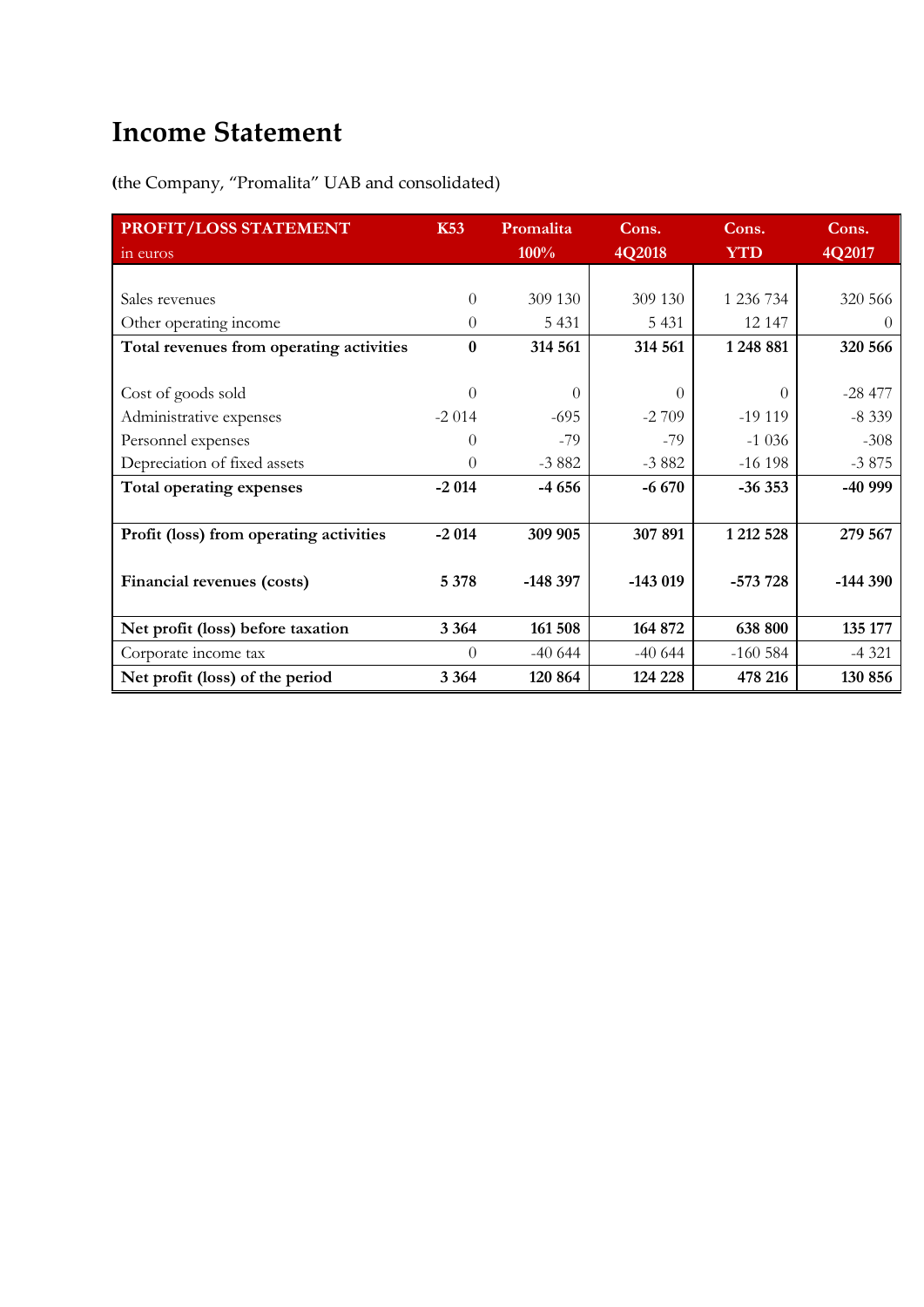# **Balance Sheets**

**(**the Company, "Promalita" UAB and consolidated)

| <b>BALANCE SHEET</b>                    | <b>K53</b> | Promalita  | Cons.      | Cons.      |
|-----------------------------------------|------------|------------|------------|------------|
| in euros                                |            | 100%       | 31.12.2018 | 31.12.2017 |
| <b>ASSETS</b>                           |            |            |            |            |
| <b>Current assets</b>                   |            |            |            |            |
| Cash and bank                           | 81 271     | 78 413     | 159 684    | 37 245     |
| Accounts receivable and prepayments     | 36 905     | 49 740     | 49 746     | 9 5 4 4    |
| Stock                                   | $\theta$   | $\theta$   | $\Omega$   | $\Omega$   |
| Total current assets                    | 118 176    | 128 153    | 209 430    | 46 789     |
| Non-current assets                      |            |            |            |            |
| Long-term financial investments         | 3 200      | $\theta$   | $\theta$   | $\theta$   |
| Log-term loans                          | 5 396 350  | $\Omega$   | 0          | $\Omega$   |
| Real Estate investments                 | $\theta$   | 15 350 000 | 15 350 000 | 15 350 000 |
| Fixed assets                            | $\theta$   | 22 113     | 22 113     | 39 931     |
| Goodwill                                | $\theta$   | 1 280 818  | 1 280 818  | 1 280 629  |
| Total non-current assets                | 5 399 550  | 16 652 931 | 16 652 931 | 16 670 560 |
| <b>TOTAL ASSETS</b>                     | 5 517 726  | 16 781 084 | 16 862 361 | 16 717 349 |
|                                         |            |            |            |            |
| <b>LIABILITIES AND EQUITY</b>           |            |            |            |            |
| <b>Current liabilities</b>              |            |            |            |            |
| Short-term loans                        | $\theta$   | 460 000    | 460 000    | 460 000    |
| Accounts payables and other settlements | 80 644     | 84 643     | 128 143    | 134 245    |
| <b>Total current liabilties</b>         | 80 644     | 544 643    | 588 143    | 594 245    |
| Non-current liabilities                 |            |            |            |            |
| Long-term bank loan                     | $\theta$   | 7 973 333  | 7 973 333  | 8 433 335  |
| Long-term bonds                         | 4 700 000  | $\theta$   | 4 700 000  | 4 700 000  |
| Long-term shareholder's loan            | 711 850    | 5 396 350  | 711 850    | 721 750    |
| Long-term provisions                    | $\theta$   | 2 172 332  | 2 172 332  | 1 994 866  |
| Total non-current liabilities           | 5 411 850  | 15 542 015 | 15 557 515 | 15 849 951 |
| <b>TOTAL LIABILITIES</b>                | 5 492 494  | 16 086 658 | 16 145 658 | 16 444 196 |
|                                         |            |            |            |            |
| <b>EQUITY</b>                           |            |            |            |            |
| Share capital                           | 2 500      | 2 5 0 0    | 2 500      | 2 500      |
| Retained earning                        | 22 732     | 691 926    | 714 203    | 270 653    |
| Retained earning from previous periods  | 9 5 27     | 224 660    | 235 987    | $-2$       |
| Retained earnings from current period   | 13 205     | 467 266    | 4798216    | 270 655    |
| <b>TOTAL EQUITY</b>                     | 25 23 2    | 694 426    | 716 703    | 273 153    |
| TOTAL LIABILITIES AND EQUITY            | 5 517 726  | 16 781 084 | 16 862 361 | 16 717 349 |